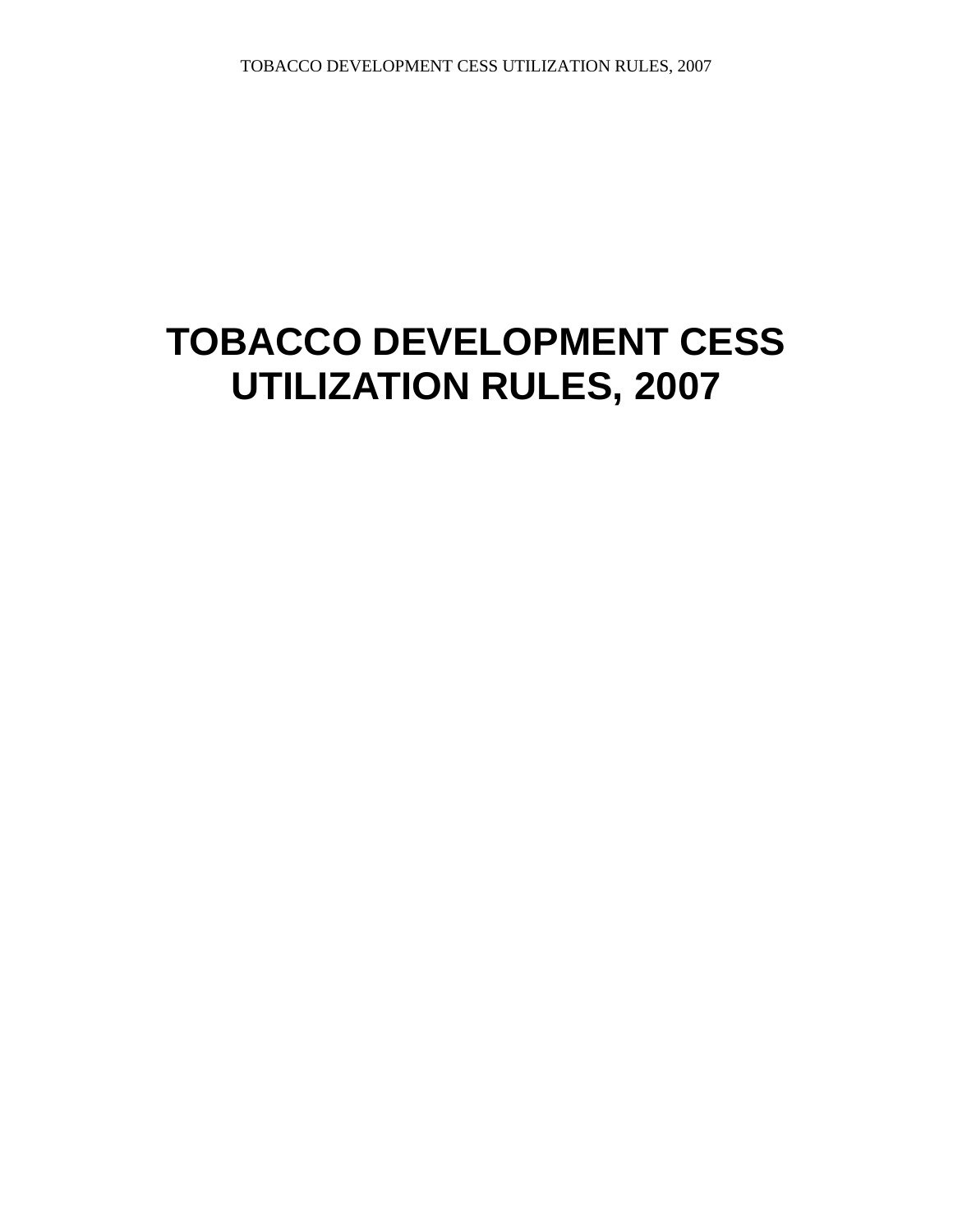#### **GOVERNMENT OF KHYBER PAKHTUNKHWA EXCISE & TAXATION DEPARTMENT**

### NOTIFICATION.

# **Dated Peshawar the 20th February, 2007.**

**No.SO(TAX)E&T/4-1/2006:** In exercise of the powers conferred by section 14 of the Khyber Pakhtunkhwa Finance Act, 1996 (Khyber Pakhtunkhwa Act No.1 of 1996), read with section-11 thereof, the Government of the Khyber Pakhtunkhwa is pleased to make the following rules, namely:

#### **THE KHYBER PAKHTUNKHWA (UTILIZATION OF TOBACCO DEVELOPMENT CESS) RULES, 2007.**

**1. Short Title and Commencement**:**-**--(1) These rules may be called the Khyber Pakhtunkhwa (Utilization Of Tobacco Development Cess ) Rules, 2007.

(2) They shall come into force at once.

**2. Definition**:---In these rules, unless the context otherwise requires, the following expressions shall have the meanings hereby respectively assigned to them, that is to say:

- (a) "Act" means the Khyber Pakhtunkhwa Finance Act, 1996 (Khyber Pakhtunkhwa Act No.1 of 1996);
- (b) **"Board"** means the Pakistan Tobacco Board constituted under section 3 of Pakistan Tobacco Board Ordinance,1968 (Ordinance No.1 of 1968);
- (c) **"Cess"** means the Tobacco Development Cess levied and collected under section 11 of the Act;
- (d ) **"Committee"** means the Committee constituted under these rules;
- (e) **"Constituency"** means an area declared as a constituency for the purposes of election of Members of the Provincial Assembly of the Khyber Pakhtunkhwa;
- (f) **"Government"** means the Government of the Khyber Pakhtunkhwa;
- (g) **"tobacco growing district"** means the district in the Province where tobacco is grown;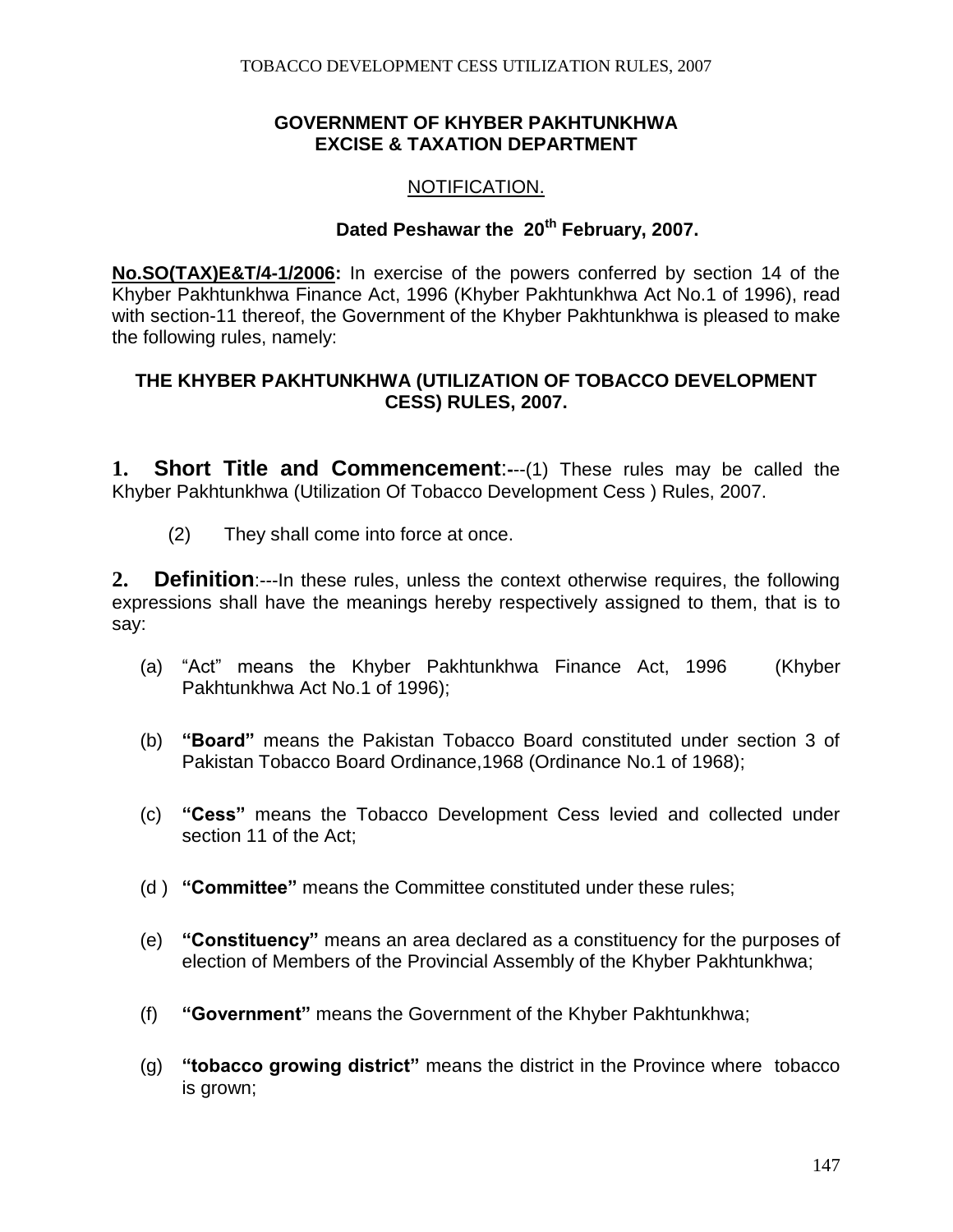**3. Utilization of Cess**: (1) The Cess collected under section 11 of the Act shall be utilized for the purposes specified in the Act.

(2) For the purposes of utilization of the Cess there shall be constituted a Committee by Government, Khyber Pakhtunkhwa Province which shall consist of the following:-

|     | i. Chief Minister, Khyber Pakhtunkhwa                                                                               |      | Chairman            |
|-----|---------------------------------------------------------------------------------------------------------------------|------|---------------------|
| ii. | Minister, Excise & Taxation, Khyber Pakhtunkhwa<br>Chairman/Convener                                                | Vice |                     |
|     | iii. Minister, Finance Khyber Pakhtunkhwa                                                                           |      | Member.             |
|     | iv. Minister, Agriculture Khyber Pakhtunkhwa                                                                        |      | Member              |
|     | iv-a. Minister, Planning & Development, Khyber Pakhtunkhwa                                                          |      | Member <sup>1</sup> |
|     | iv-b. Minister, Revenue, Estate & Relief, Khyber Pakhtunkhwa                                                        |      | Member <sup>2</sup> |
|     | v. One Member of the Provincial Assembly<br>from each tobacco growing District,<br>to be nominated by the Chairman. |      | Member              |
|     | vi. Secretary, Government of Khyber Pakhtunkhwa<br>Secretary Excise & Taxation Department.                          |      | Member-cum-         |

(3) The Committee shall meet at least once in four months on a date, time and venue notified to all the members by the Secretary of the Committee, at least one week before the date of meeting. The schemes for utilization of the Cess as per district share<sup>1</sup> shall be put before the Committee for scrutiny and approval by the Committee. Quorum of the Committee shall be  $1/3^{rd}$  of the total number of the members.

(4) The Finance Department shall release the Cess collected in the preceding years<sup>1</sup> in the month of August of the financial year for the utilization as per sub-section (3) of section 11 of the Act to the districts concerned.

(5) Cess shall be distributed among the tobacco growing districts on the basis of tobacco production of the previous year, for which the Board shall provide district-wise tobacco production data, before the commencement of new financial year:

Provided that any undistributed Cess for any year or period shall be distributed among the tobacco growing districts on the basis of tobacco production of the respective year or period as the case may be.<sup>1</sup>

 1 Amended vide Notification No.SO(TAX)E&T/4-1/2006 dated 28.2.2009 2 Amended vide Notification No.SO(TAX)E&T/4-1/2006 dated 18.9.2009